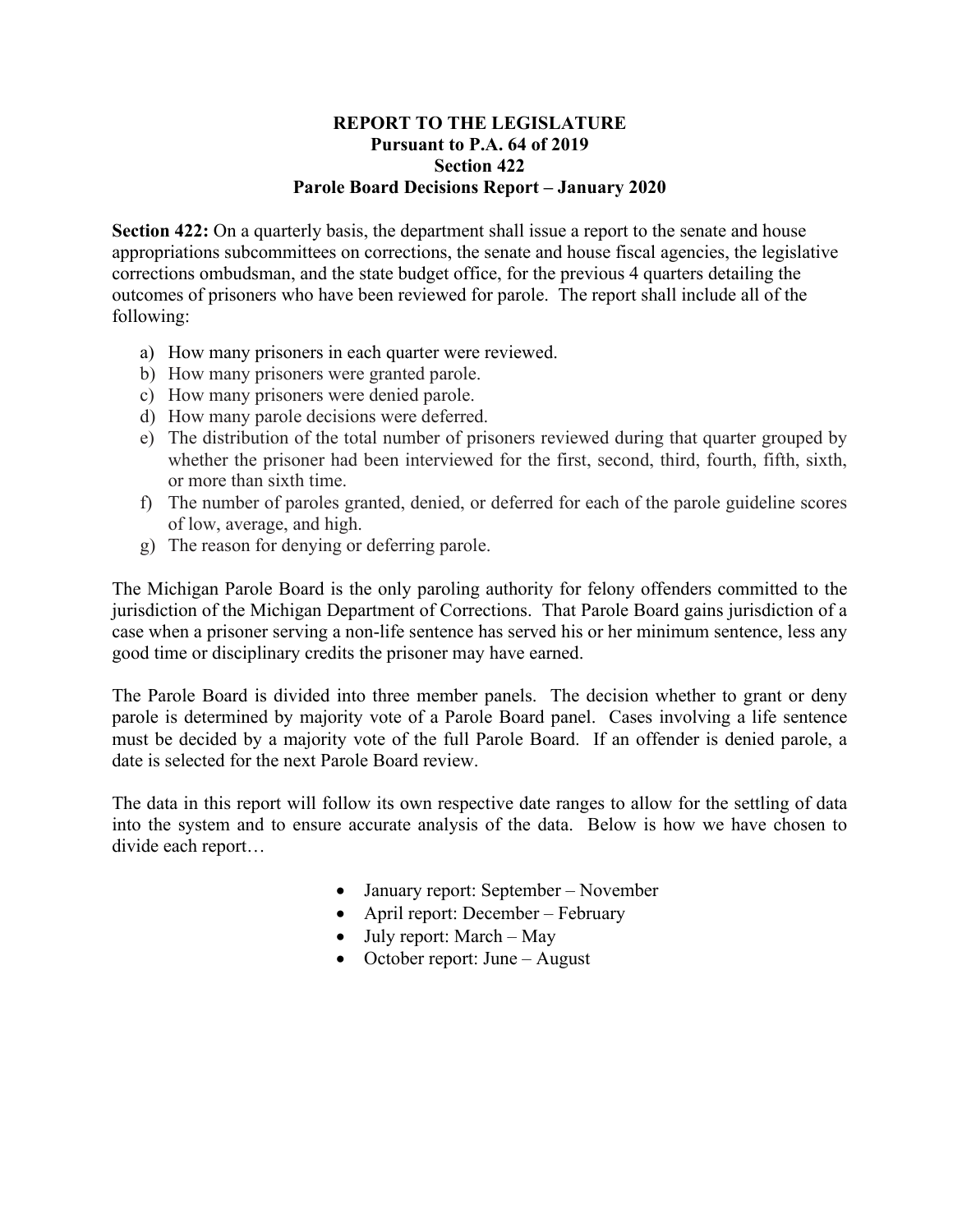Table 1 breaks down the total number of hearings that have been granted parole, denied parole and deferred. It also gives the distribution of the number of hearings grouped by whether the prisoners had been interviewed for the first, second, third, fourth, fifth, sixth or more than sixth time.

|                             |              |         | Table 1 – Hearing Number by Decision Type |       |     |     |                 |                  |        |
|-----------------------------|--------------|---------|-------------------------------------------|-------|-----|-----|-----------------|------------------|--------|
|                             |              | Hearing |                                           |       |     |     |                 |                  |        |
|                             |              | 1st     | 2 <sub>nd</sub>                           | 3rd   | 4th | 5th | 6th             | More Than<br>6th | Total  |
| Dec '18 -<br>Feb '19        | Grant        | 1,406   | 375                                       | 115   | 66  | 27  | 10 <sup>1</sup> | 24               | 2,023  |
|                             | Deny         | 343     | 195                                       | 93    | 58  | 31  | 16              | 45               | 781    |
|                             | Defer        | 921     | 78                                        | 39    | 16  | 15  | 8               | 19               | 1,096  |
|                             | <b>Total</b> | 2,670   | 648                                       | 247   | 140 | 73  | 34              | 88               | 3,900  |
| Mar '19 -<br>May '19        | Grant        | 1,709   | 522                                       | 188   | 59  | 37  | 23              | 46               | 2,584  |
|                             | Deny         | 369     | 257                                       | 139   | 87  | 50  | 33              | 60               | 995    |
|                             | Defer        | 1,224   | 95                                        | 58    | 37  | 32  | 14              | 28               | 1,488  |
|                             | <b>Total</b> | 3,302   | 874                                       | 385   | 183 | 119 | 70              | 134              | 5,067  |
|                             | Grant        | 1,478   | 441                                       | 147   | 65  | 35  | 18              | 29               | 2,213  |
| Jun '19 -                   | Deny         | 311     | 269                                       | 154   | 73  | 40  | 26              | 47               | 920    |
| Aug '19                     | Defer        | 1,259   | 140                                       | 64    | 26  | 26  | $\overline{7}$  | 23               | 1,545  |
|                             | <b>Total</b> | 3,048   | 850                                       | 365   | 164 | 101 | 51              | 99               | 4,678  |
|                             | Grant        | 1,468   | 425                                       | 135   | 55  | 28  | 23              | 35               | 2,169  |
| Sept '19 -<br><b>Nov'19</b> | Deny         | 268     | 210                                       | 103   | 63  | 35  | 29              | 37               | 745    |
|                             | Defer        | 1,213   | 98                                        | 61    | 33  | 26  | 4               | 14               | 1,449  |
|                             | Total        | 2,949   | 733                                       | 299   | 151 | 89  | 56              | 86               | 4,363  |
|                             | Grant        | 6,061   | 1,763                                     | 585   | 245 | 127 | 74              | 134              | 8,989  |
| Total                       | Deny         | 1,291   | 931                                       | 489   | 281 | 156 | 104             | 189              | 3,441  |
|                             | Defer        | 4,617   | 411                                       | 222   | 112 | 99  | 33              | 84               | 5,578  |
|                             | <b>Total</b> | 11,969  | 3,105                                     | 1,296 | 638 | 382 | 211             | 407              | 18,008 |

**Table 1 – Hearing Number by Decision Type**

The parole guidelines score is a numerical scoring system designed to assist in applying objective criteria to any decision made by the Parole Board. Information used in the calculation of the parole guideline score includes the prisoner's current offense, the prior criminal record, institutional conduct and program performance, age, mental health status and statistical risk.